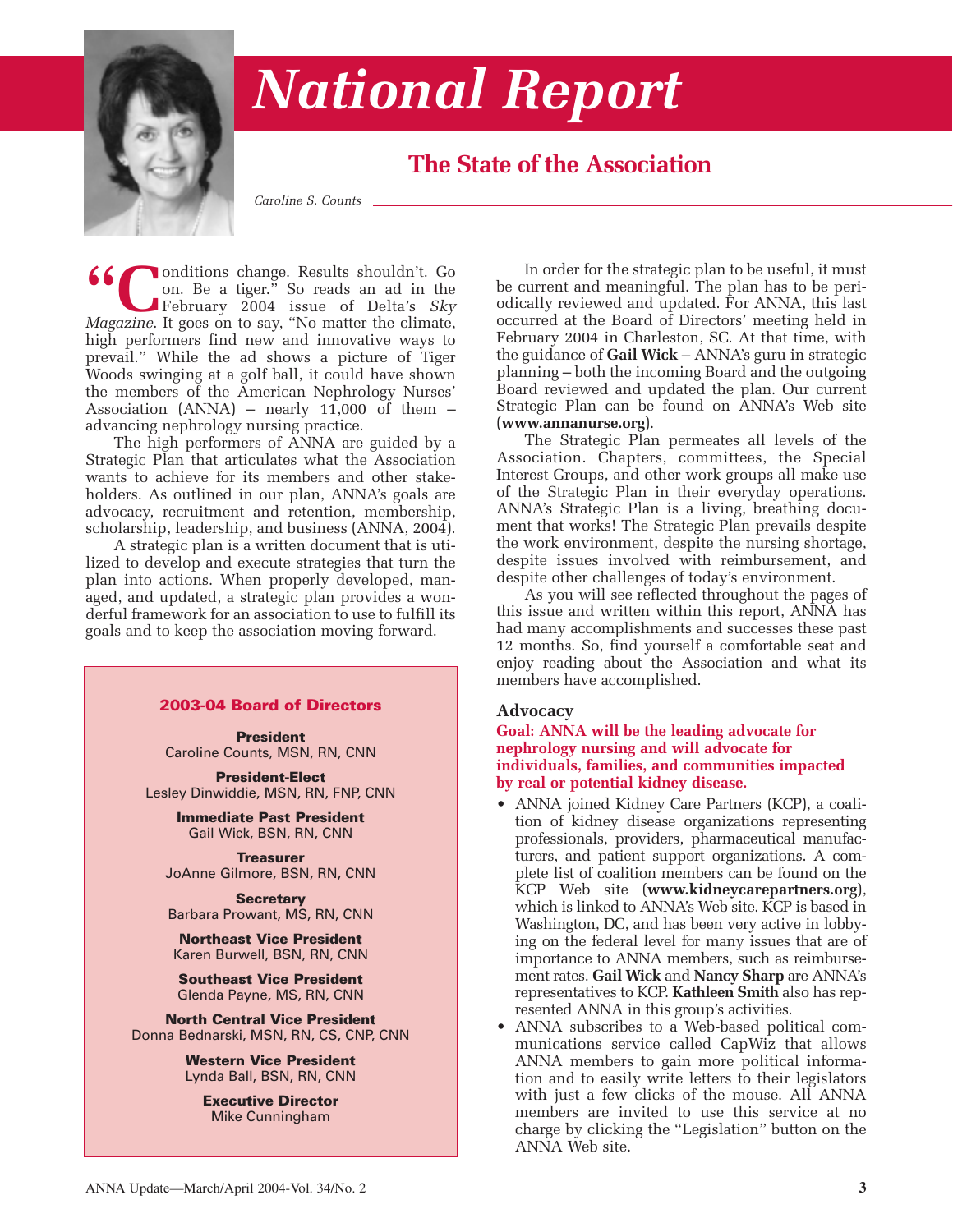

#### **Table 1 Organizations Represented at Nephrology Nursing Shortage and Solutions Invitational Summit**

American Association of Kidney Patients American Nephrology Nurses' Association American Society of Nephrology Amgen Centers for Medicare and Medicaid Services DaVita, Inc. Dialysis Clinics, Inc. Forum of ESRD Networks Fresenius Medical Care GAMBRO Healthcare National Association of NephrologyTechnicians/Technologists National Kidney Foundation National Nephrology Associates National Renal Administrators Association Nephrology Nursing Certification Commission Nothwest Kidney Centers Renal Care Group Renal Physicians Association U.S. General Accounting Office

#### **Table 2**

#### **Task Forces Created as a Result of Nephrology Nursing Shortage and Solutions Invitational Summit**

**Linkages with School of Nursing Task Force** *Goal:* Create linkages with schools of nursing to increase student knowledge of and experiences in nephrology nursing.

#### **Education, Development, and Mentoring of Managers Task Force**

*Goal:* Develop methods to provide management and leadership, education, development, and mentoring for nephrology nurses.

**Promotion of Nephrology Nursing Task Force** *Goal:* Develop a collaborative program to promote nephrology nursing to students and registered nurses.

#### **Positive Work Environment Task Force**

*Goal:* Explore and define characteristics found in exceptional ("magnet") dialysis units and recommend strategies to create positive work environments that promote RN satisfaction and retention.

- ANNA met with representatives of the Centers for Medicare and Medicaid Services (CMS) on several occasions to discuss a variety of issues important to nephrology nurses. Among the topics discussed were the nursing shortage, a means of tracking how many nurses are working in dialysis units via the CMS 2744 form, ensuring that advanced practice nurses could be counted as part of the total monthly medical visits made to a patient in an outpatient unit, etc. ANNA also was represented at several of CMS's Open Door meetings that focused on nephrology issues.
- ANNA continues to monitor legislative activity that might impact nephrology nursing and patient care in all 50 states.
- ANNA is a member of the Nursing Organizations Alliance – the "Alliance." There are 65 nursing organizations that belong to the Alliance. The mission of the Alliance is to represent the interests of nursing organizations through communication, collaboration, education, and advocacy. It supports and strengthens the work of individual organizations and the nursing profession (Alliance, 2003). The Alliance also sponsors the annual Nurse In Washington Internship (NIWI) program, during which individuals attend a comprehensive 4-day conference that includes legislative programs and a visit to Capitol Hill. Also, through the Alliance, ANNA endorsed the American Society of Pain Management's position statement "Pain Management in Patients with Addictive Disease."
- ANNA, with **Suzann VanBuskirk** at the helm, continued the work of the first-of-its-kind *Nephrology Nursing Shortage and Solutions: An Invitational Summit*. Attendees included representatives from major providers, the government, and other nephrology related associations (see Table 1). Four task forces (see Table 2) are working on the outcomes of the Summit: (1) marketing nephrology nursing as a career choice; (2) defining those characteristics that would define a "magnet" dialysis unit; (3) collaborating with colleges of nursing to increase the exposure and clinical experiences of students in the area of nephrology; and, (4) providing opportunities for nephrology nurses to hone their leadership and management skills.
- ANNA presented a poster at the 2004 CMS/Forum of ESRD Networks' Annual Meeting.
- ANNA, under the leadership of **Christy Price Rabetoy**, continues to work with the National Renal Administrators Association (NRAA) and the Renal Physicians Association (RPA) in the development of a joint position statement regarding acute dialytic care services.
- ANNA was represented by **Elaine Colvin** at the Forum of ESRD Networks' National Consensus Conference *Dialysis Patient-Provider Conflict: Designing a Collaborative Action Plan with ESRD Stakeholders*.
- ANNA collaborated with the National Kidney and Urologic Diseases Information Clearinghouse (NKUDIC) and shared information about the Association with several nonprofit associations within the nephrology and urologic markets.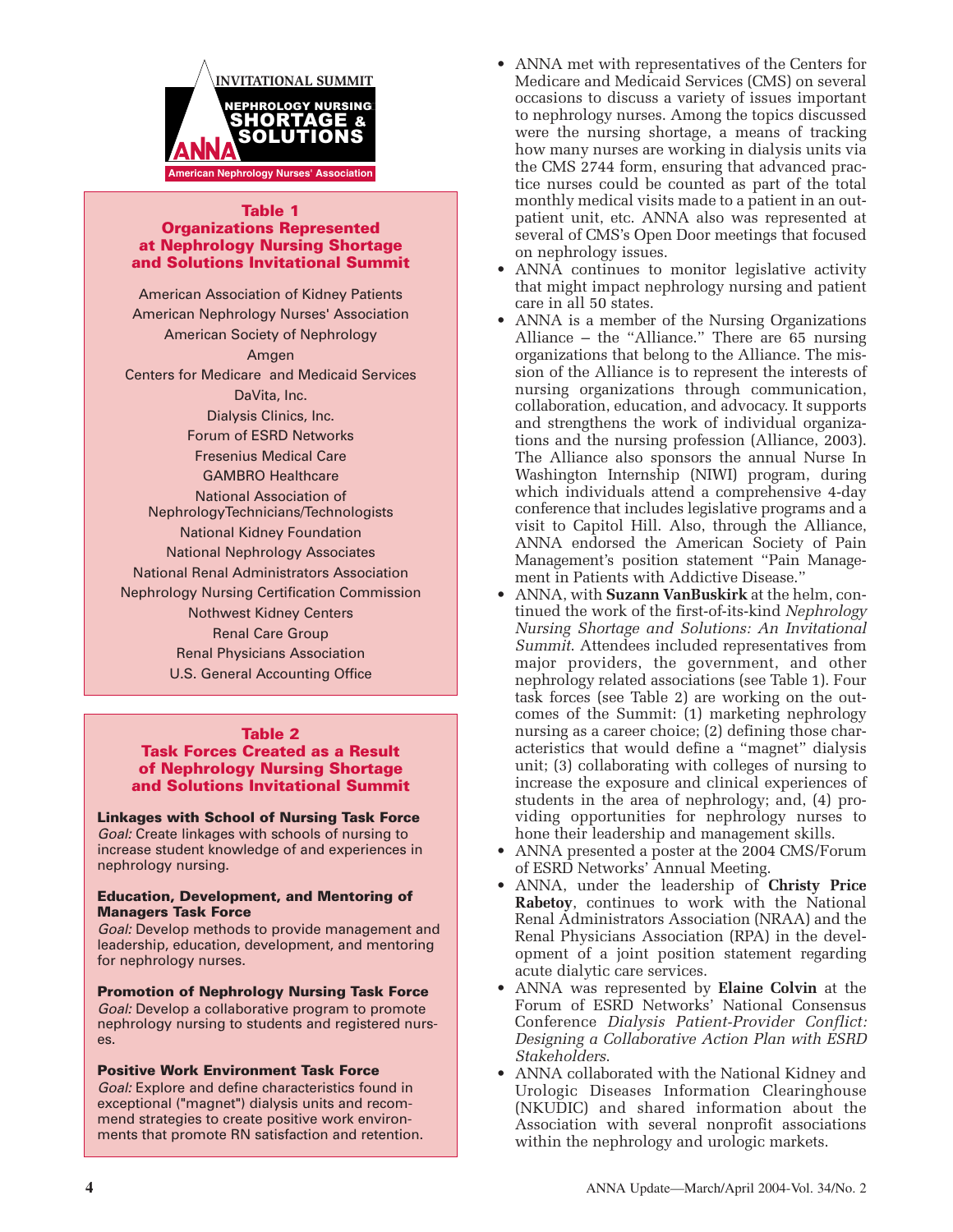### **Recruitment and Retention**

#### **Goal: Ensure the future of the specialty of nephrology nursing.**

- ANNA produced the *Discover Nephrology Nursing* brochure that was designed to attract both student nurses and registered nurses to nephrology. Additionally, it was designed to attract nephrology nurses who are not members of ANNA to join the Association. The brochure can be downloaded from the ANNA Web site or hard copies may be obtained through the national office at no cost.
- ANNA made reprints of *Memories of Nephrology Nursing*. This feature, which appeared in the August 2003 issue of the *Nephrology Nursing Journal*, included members' accounts of their most memorable experiences in the specialty area. These reprints are beneficial for recruitment initiatives.
- ANNA distributed additional copies of the *Nephrology Nursing Journal* to units and facilities in the geographic locations that surrounded the sites of the National Symposium and Fall Meeting in an attempt to increase attendance at the meetings as well as to increase awareness and membership in ANNA.
- ANNA met with members of the team who created the Johnson & Johnson Campaign for Nursing's Future. Johnson & Johnson will address ANNA leaders prior to the 35th National Symposium to review the results of this campaign and to describe its future direction.
- ANNA established an ad hoc committee to identify and develop a mentorship program proposal. **Donna Bednarski** served as the line officer. The goal of a mentorship program is to foster the professional development of registered nurses new to nephrology and/or new to ANNA. A mentorship program would then hopefully lead to increased job satisfaction/satisfaction with membership in ANNA, increased confidence, and retention of that employee/member. The information gathered by this committee was shared with **Donna Painter**, chairperson of the Leadership Development Committee; **Sally Russell**, Director of Educational Services; and **Carolyn Latham**, chairperson of the Task Force on Management, Leadership, and Mentoring from the Summit.
- ANNA created a task force at the Summit that is charged with exploring and defining those characteristics found in exceptional or magnet dialysis units. They will then recommend strategies to create positive work environments that will promote retention and satisfaction of registered nurses. **Jane Gardner** serves as the chairperson with **Glenda Payne** serving as the Board liaison.
- ANNA was well represented at the National Student Nurses' Association (NSNA) meetings in an effort to market nephrology nursing. At the Mid Year Conference, **Sue Preuett Cary** spoke to students, and members of the **Fleur-de-lis Chapter** manned ANNA's booth. At NSNA's Annual Convention, **Randee Brieterman White** and members of the **Music City Chapter** provided these same services. ANNA continues to offer discounted membership fees and program registration to student nurses.



- ANNA has other projects underway that will target student nurses. At the Summit, **Charlotte Thomas-Hawkins** was appointed chairperson of the task force charged with creating linkages with schools of nursing to increase student knowledge of and experiences in nephrology. **JoAnne Gilmore** serves as the Board liaison.
- ANNA continues to be visible at other meetings such as the Canadian Association of Nephrology Nurses and Technicians (CANNT), the American Society of Nephrology (ASN), the Annual Dialysis Conference, NephroAsia, Nursing 2004 Symposium, Medical Case Management Congress (MCMC), Academy of Medical-Surgical Nurses (AMSN) Annual Convention, National Conference for Nurse Practitioners (NCNP), American Organization of Nurse Executives (AONE), Nursing Management Congress, American Nurses' Association (ANA), and Sigma Theta Tau. ANNA also has alliances with other organizations such as Nurses for a Healthier Tomorrow (NHT) and Americans for Nursing Shortage Relief (ANSR).
- ANNA has been highly visible in the press this year thanks to the efforts of **Janet D'Alesandro** of Anthony J. Jannetti, Inc., who provides public relations services for the Association. See Tables 3 and 4 for a listing of these activities.

# **Membership**

#### **Goal: ANNA will be the association of choice for nephrology nurses.**

- ANNA's dues remain at a very low rate, just \$60 per year.
- ANNA's National Office continues to provide outstanding membership services in its communications with members on a day-to-day basis. Over the past 12 months, the national office initiated and responded to more than 60,000 individual members' telephone calls and emails.
- ANNA delivered services and products to members through the U.S. mail and via email. Throughout the year, the national office coordinated more than 250,000 outgoing pieces of mail to members such as *Nephrology Nursing Journals*, *ANNA Updates*, election ballots, Symposium and Fall announcements, membership renewal information, surveys, chapter mailings, special announcements, etc. That's an average of more than 20 pieces of mail per member.
- ANNA delivered its biweekly "RenalWEB E-News" and monthly "ANNA E-News" to members via email. That's 38 additional communications per member per year. Member contacts throughout the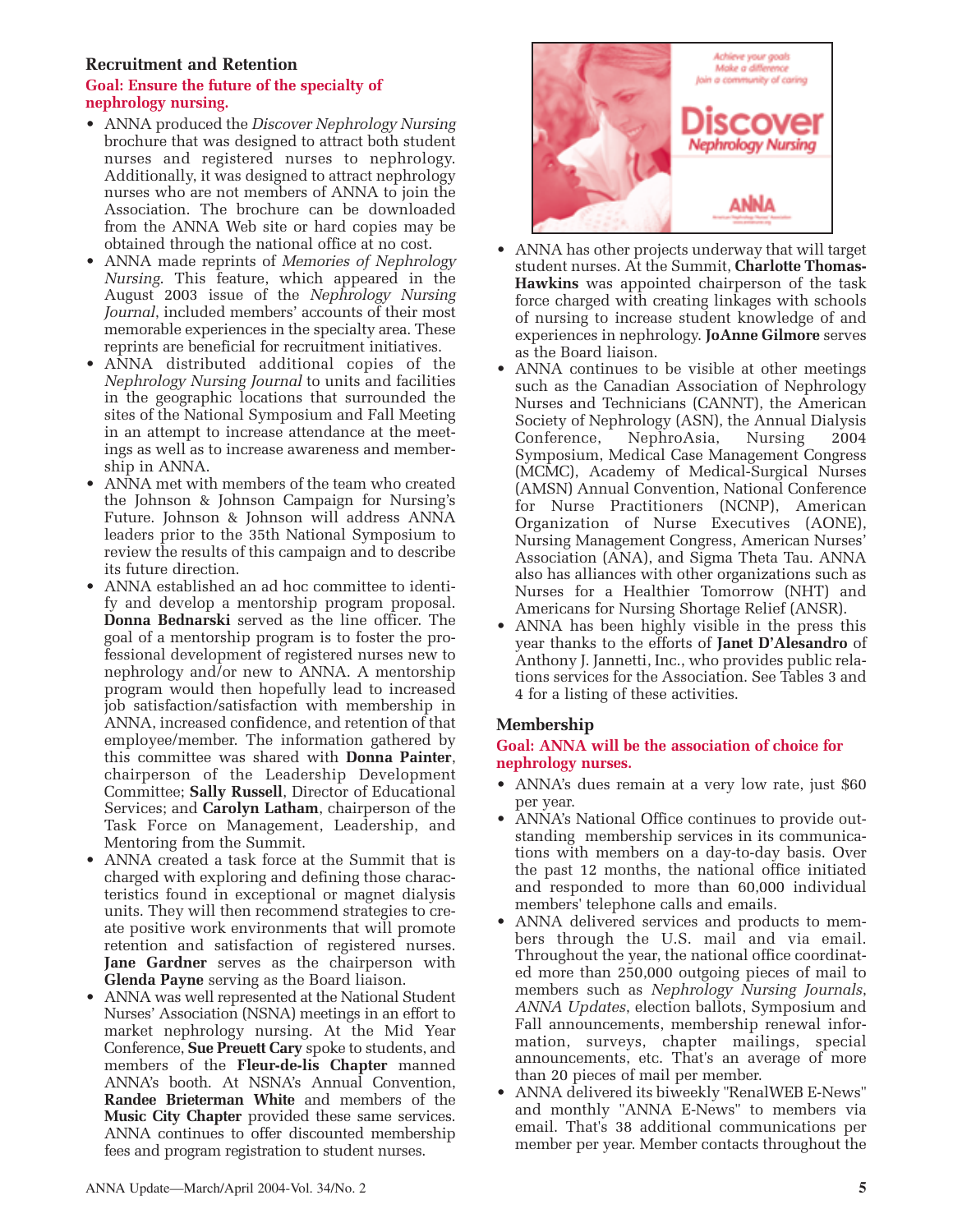#### **Table 3 ANNA Press Releases**

| <b>Date</b>       | <b>Title</b>                                                                                                                               | <b>Content</b>                                                                                                                                                                                                     |
|-------------------|--------------------------------------------------------------------------------------------------------------------------------------------|--------------------------------------------------------------------------------------------------------------------------------------------------------------------------------------------------------------------|
| May 6, 2003       | <b>ANNA News</b>                                                                                                                           | Three news items announced: August 15 is National<br><b>ESRD Education Day, ANNA Issues Position</b><br><b>Statement on Vascular Access, and New Fact Sheets</b><br>Available Online.                              |
| May 9, 2003       | <b>ANNA Inducts New Officers</b>                                                                                                           | Announcement of ANNA's 2003-04 officers.                                                                                                                                                                           |
| May 9, 2003       | <b>ANNA Convenes 34th National</b><br>Symposium                                                                                            | Post-conference report on ANNA's 2003<br>symposium.                                                                                                                                                                |
| May 21, 2003      | <b>ANNA Announces Award Winners</b>                                                                                                        | Full report of all 2003 ANNA award, scholarship, and<br>grant winners.                                                                                                                                             |
| May 21, 2003      | Karen Robbins Wins ANNA Award                                                                                                              | Karen Robbins, receives the "Outstanding<br>Contribution to ANNA Award."                                                                                                                                           |
| June 13, 2003     | ANNA to Educate Legislators on<br>August 15 'ESRD Education Day'                                                                           | Press release informs nursing community about<br>ANNA's national ESRD education campaign.                                                                                                                          |
| August 6, 2003    | <b>ANNA to Present Fall Meeting for</b><br>Nurse Managers, Advanced Practice<br><b>Nurses, and Clinicians</b>                              | Outlines Fall Meeting program, special events,<br>continuing education and registration information.                                                                                                               |
| September 9, 2003 | <b>Nephrology Nursing Community</b><br>Mourns Passing of Janel Parker,<br><b>Nationally Recognized Nephrology</b><br><b>Nursing Leader</b> | A tribute to Janel for her outstanding record of<br>service to ANNA and nephrology nursing.                                                                                                                        |
| October 2, 2003   | <b>ANNA Launches Education</b><br><b>Campaign for Legislators</b>                                                                          | Reported on the success of ESRD Education Day.                                                                                                                                                                     |
| December 24, 2003 | <b>ANNA Symposium to Highlight</b><br><b>Political Advocacy</b>                                                                            | Outlines National Symposium program, special<br>events, continuing education and registration<br>information.                                                                                                      |
| February 6, 2004  | <b>ANNA Issues Position Statement</b><br>on Nursing's Role in Management<br>of End-Stage Renal Disease                                     | ANNA asks the Centers for Medicare and Medicaid<br>Services (CMS) to evaluate all proposals for the<br><b>ESRD Disease Management Demonstration Project</b><br>for the appropriate inclusion of nephrology nurses. |

past 12 months through mail and email totaled more than 500,000.

- ANNA chapters continue to provide meaningful and quality educational programs for members. During the past 12 months, chapters provided 411 continuing education activities for their consituents.
- ANNA conducted several surveys during the year to gain a better understanding of the needs of members, non-renewing members, and nonmembers. In a deliberate effort, randomly selected members were not sent more than one survey by mail. 500 surveys each were mailed to members to solicit input about the *Nephrology Nursing Journal* and the *ANNA Update*. A survey also was mailed to non-renewed members to ask why they did not renew their membership.
- ANNA's national leaders were asked to complete lead sheets at the National Symposium in an effort to identify persons who would like to become more active in the Association. **Jenny Bell**, Nominations Committee Chairperson, coordinated the effort to contact every member identified.
- ANNA revised several policies and procedures related to chapters.
- ANNA sends chapter member lists electronically to chapter leaders every 3 months. A list of new members is sent in the months in between to ensure that chapters are updated regularly about who their new members are.
- ANNA revised the *Volunteer Leader's Orientation Manual* through a true group effort and published it on CD ROM for ease of use.
- ANNA placed the large *Policy and Procedure Manual* on a CD ROM.
- ANNA revised the candidate package for regional and national positions and placed it on the ANNA Web site, making it easier for potential candidates to access the information.
- ANNA implemented an exit survey for outgoing leaders. Through their experience and their suggestions, needed changes can be implemented.
- ANNA made several improvements to its Web site and continually adds content for chapters and members. All E-News editions (both Association news and RenalWEB) are archived in the Members Only section. The *ANNA Update* is also accessible electronically on the Web site. Last year, ANNA's Web site had more than 270,000 visits.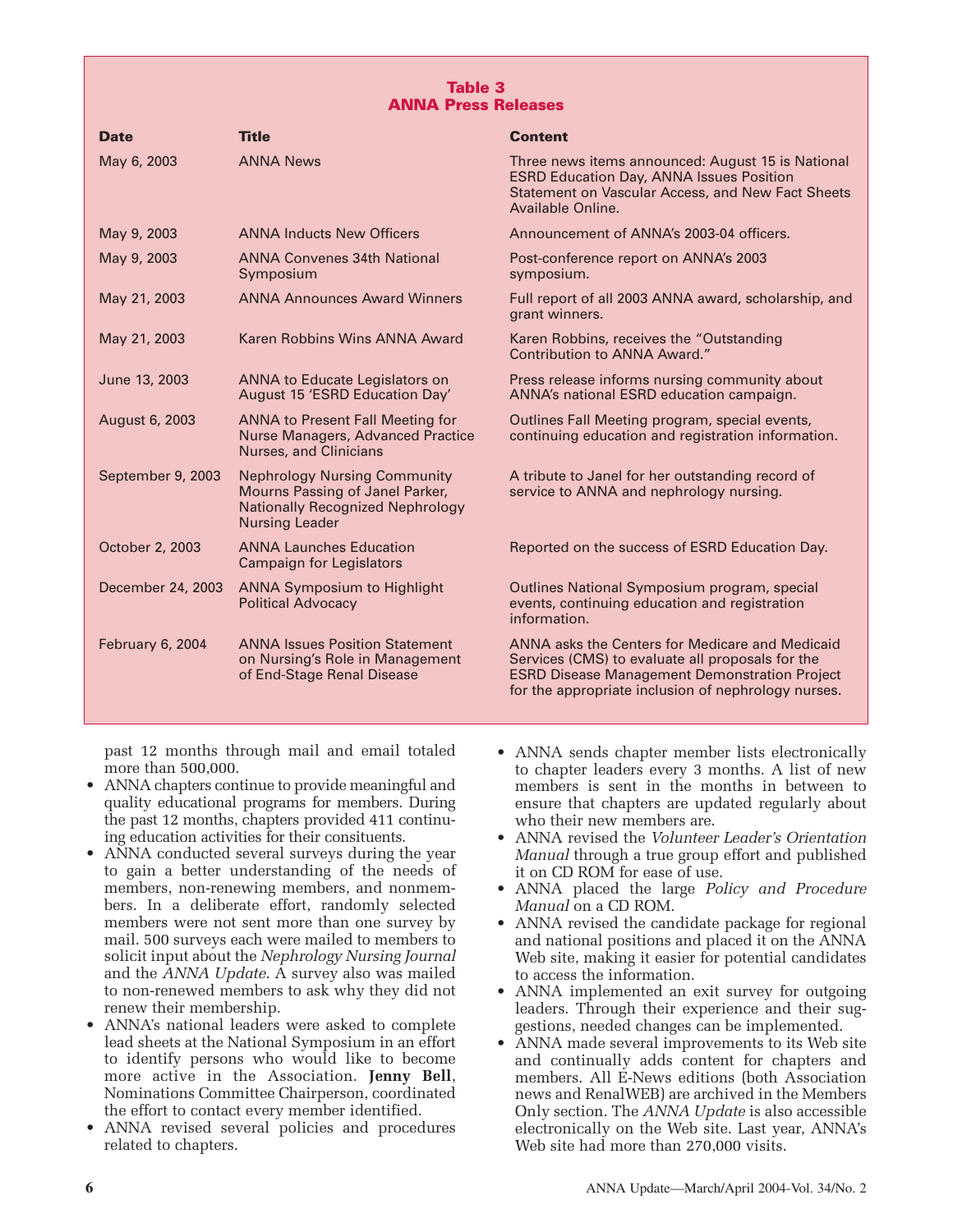# **Scholarship**

## **Goal: Nephrology nursing practice will be evidence based.**

- ANNA published six quality issues of *Nephrology Nursing Journal* that included approximately 35 articles and 660 pages. The journal, under the leadership of Editor **Beth Ulrich** and Associate Editor **Karen Robbins**, continues to improve and provide a valuable service to members.
- ANNA subscribes to RenalWEB to enable members to keep up with the latest in renal news, issues, clinical information, and links to other Web sites. The RenalWEB E-News is delivered to members via email every other week, 26 times per year.
- ANNA has a relationship with the Hypertension, Dialysis and Clinical Nephrology Web site (**www.hdcn.com**) where *Nephrology Nursing Journal* articles are posted for continuing education. Members can read articles, complete and submit the posttest, and immediately receive a downloadable CE certificate.
- ANNA recognizes that patients with kidney disease who reside in nursing homes or long-term care facilities may present challenges to the staff of those facilities as they have limited knowledge regarding the care of these patients. With that in mind, an ad hoc committee was formed under the direction of **Sue Cronin**. This committee is currently working on an educational program aimed at this target audience with the help of the Hemodialysis Special Interest Group. **Glenda Payne** serves as the Board liaison.
- ANNA's 34th National Symposium held in Chicago in April 2003 was very successful. More than 1,400 nephrology nurses attended, and there were 250 exhibits.
- ANNA's 2003 Fall Meeting in SavANNAh, GA, broke attendance records for a fall program. More than 425 nephrology nurses and 35 exhibitors were in attendance.
- ANNA's fall 2003 audio conference also beat all previous attendance records as 73 chapters hosted 98 sites with 839 participants! The 2004 winter audio conference also was well attended. Early reports indicate that approximately 60 chapters hosted 95 sites with 711 participants.
- ANNA chose to honor one of its greatest leaders and visionaries following her untimely and accidental death on August 26, 2003. A Career Mobility Scholarship was renamed the Janel Parker Career Mobility Scholarship sponsored by Anthony J. Jannetti, Inc. ANNA established the Janel Parker Memorial Fund through the *Nursing Economic\$* Foundation for members who wished to make personal contributions in Janel's name. 100% of the donations will be presented as a onetime award to a qualified recipient during the 2004 National Symposium. And the keynote address at the National Symposium will now be known as the *Janel Parker Memorial Keynote Address*.
- ANNA's previous awards and scholarship winners were asked by **Sandy Bodin**, Awards Committee Chairperson, to share their experiences as recipients. Their stories were shared in the *ANNA*

## **Table 4 ANNA Media Coverage**

- NurseZone.com posted article entitled "Nephrology Nurses Hold Annual Meeting," a post-conference report about the 2003 National Symposium.
- *Dialysis & Transplantation* (May 2003) included a report of ANNA's election results and an announcement of Karen Robbins' appointment as *Nephrology Nursing Journal* associate editor.
- *Advance for Nurses*, Maryland/DC/Virginia region (May 2003) published "ANNA National Symposium" and "ANNA Names Chapter Coordinator," which highlighted the 2003 National Symposium and Avis Allen's induction as Southeast Chapter Coordinator.
- NurseZone.com posted an article entitled "Karen Robbins wins 'Outstanding Contribution to ANNA' award."
- NurseZone.com posted article entitled "ANNA's new officers assume their offices at the 2003 symposium."
- *Nephrology New & Issues* (July 2003) published "ANNA Adopts Position Paper on Vascular Access."
- *Advance for Nurses*, Maryland/DC/Virginia region (July 2003) published an article entitled "ANNA Announces Award Winners" in the Regional News section.
- Amgen's internal Web site posted the article, "American Nephrology Nurses' Association to Educate Legislators on August 15 'ESRD Day.'"
- *RPA News* (July 2003) published an article about ESRD Education Day.
- RenalWeb (www.renalweb.com) posted the press release announcing ESRD Education Day and the press release on the success of ESRD Education Day following the event.
- The Kidney Care Partners Web site (www.kidneycarepartners.org) posted an article entitled "Kidney Care Partner ANNA Launches Education Campaign for Legislators," which highlighted ESRD Education Day.
- *Nephrology New & Issues* (August 2003) published "ANNA declares August 15 as 'ESRD Education Day'" in the "Association News" section.
- NurseZone.com published information about ESRD Education in an article entitled "American Nephrology Nurses' Association Launches Education Campaign for Legislators."
- **ESRD Education Day received local newspaper** and television coverage in many states.
- www.Nurse.com Web site posted "A Day in the Life of a Nephrology Nurse." In the article, ANNA President Caroline Counts talks about the work of nephrology nurses. She describes how she got into nephrology nursing, her daily practice, current issues, treatment, and patient care.
- Several publications covered the untimely death of Janel Parker, including the *Gulf Coast Nursing Times* and *Advance for Nurses*.
- The *Chicago Tribune* (December 28, 2003) featured an article entitled "Special Demand: Nephrology Nurses Focus on Patient Education." ANNA members Charlotte Szromba and Mary Haras are quoted throughout the article.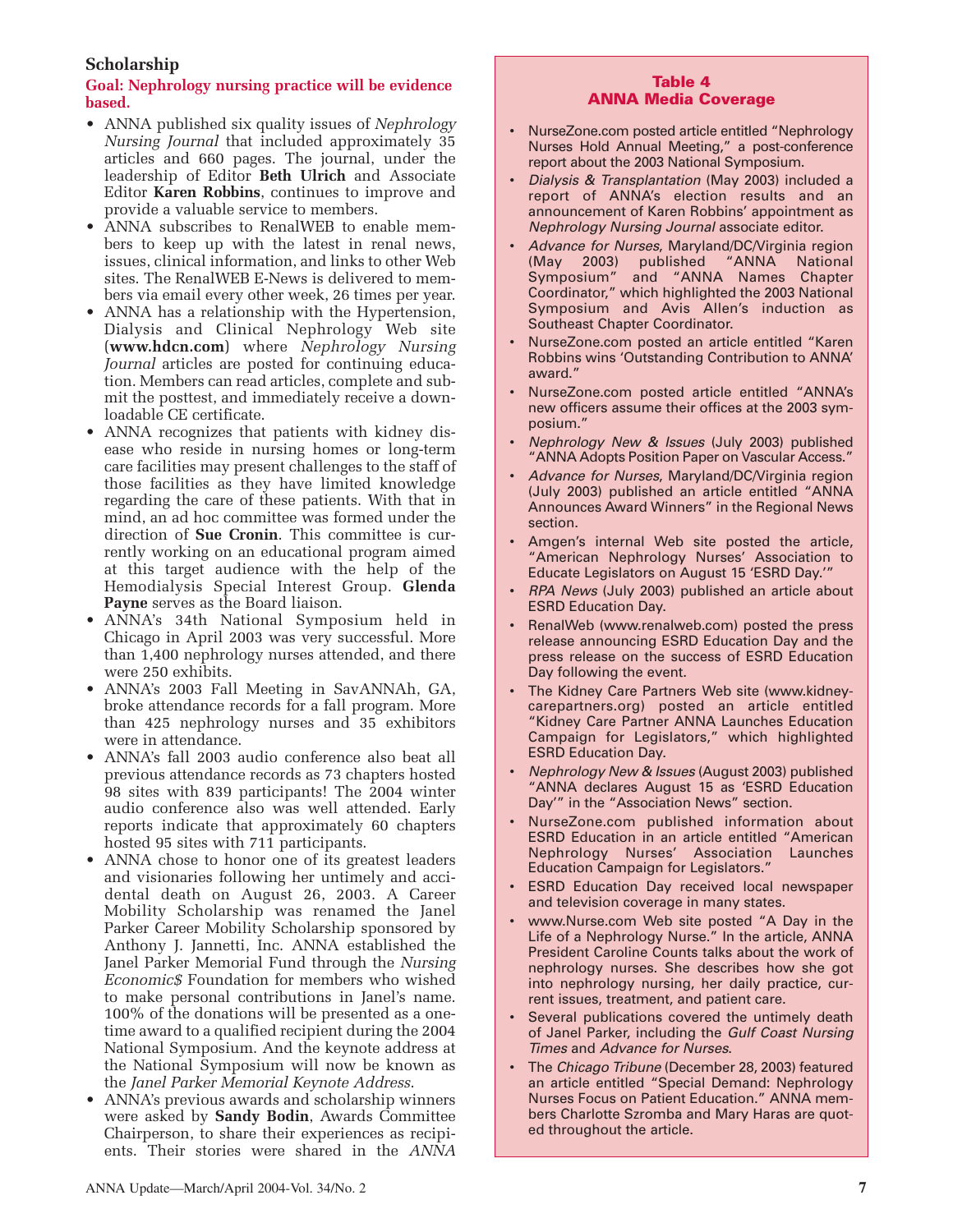#### **Table 5 ANNA Position Statements**

- Autonomy of the Nephrology Nursing Certification Commission (NNCC)
- Advanced Practice in Nephrology Nursing
- Certification in Nephrology Nursing
- Concerns Regarding Inclusion of End State Renal Disease Patients in Managed Care Plans
- Daily Hemodialysis (DHD) / Nocturnal Hemodialysis (NHD)
- Delegation of Nursing Care Activities
- Financial Incentives for Organ Donation
- ANNA Health Policy Agenda
- ANNA Health Policy Statement
- Impact of the National Nursing Shortage on Quality Nephrology Nursing Care
- Joint Position Statement of the American Nephrology Nurses' Association (ANNA) and the National Association of Nephrology Technicians/Technologists (NANT) on Unlicensed Personnel in Dialysis
- Minimum Preparation for Entry Into Nursing **Practice**
- Nondiscrimination in Educational Programs
- Role of Nephrology Nursing in ESRD Disease Management
- Role of Unlicensed Assistive Personnel in Dialysis Therapy
- RPA/ASN and ANNA Joint Position Paper on Collaboration between Nephrologists and Advanced Practice Nurses
- Vascular Access for Dialysis

*Update* (Bodin, 2003, 2004). In addition, archives of award recipients have been created and are available on the ANNA Web site.

- ANNA scheduled several publications for revision. *The Certification Review Course* is currently being revised under the direction of **Lynda Ball**. Revisions to the *Contemporary Nephrology Nursing* textbook are being managed by Editor **Anita Molzahn** and Associate Editor **Evelyn Butera**. The *Standards and Guidelines of Clinical Practice for Nephrology Nursing* once again will be edited under the leadership of **Sally Burrows Hudson**. The next edition of the *Core Curriculum for Nephrology Nursing* also will be scheduled for revision over the next several years.
- ANNA's Continuing Education Approval Board, with **Sue Preuett Cary** as chairperson, revised its guidelines to remain current with American Nurses Credentialing Center (ANCC) requirements. CEAB continues to provide a valuable service for ANNA members and constituents.
- ANNA produced a CD ROM from its successful audio conference on hepatitis C that was sent to all chapter presidents. It is also available for purchase and provides continuing education credit. A second CD ROM is under production from the fall 2003/winter 2004 audio conference series on chronic kidney disease and the K/DOQI guidelines. Watch for it soon.

# **Leadership**

#### **Goal: ANNA will be a leader in the nephrology health care community.**

- ANNA held its first ESRD Education Day on August 15, 2003, under the leadership and guidance of ANNA Legislative Consultant **Nancy Sharp**. Across the nation ANNA chapter members invited their Congresspersons to visit local dialysis units, both in hospitals and in outpatient settings. The purpose was to provide an educational opportunity for legislators and policymakers to learn more about end-stage renal disease (ESRD), dialysis units, and quality patient care. This endeavor was incredibly successful.
- ANNA will host its second ESRD Education Day on August 13, 2004, under the leadership and guidance of **Kathy Kuchta**. The *ESRD Briefing Book for State and Federal Policymakers* is available for download from the ANNA Web site and is currently being updated in preparation for this second endeavor.
- ANNA will provide opportunities for participants of the Volunteer Leaders Orientation Workshop and the Legislative Workshop, which are being held prior to the 35th National Symposium, to experience "Capitol Hill Day." These nurses will hone their leadership and advocacy skills and then pay visits to their representatives in Washington, DC.
- ANNA recognizes the importance of developing leaders not only within the Association, but also in the field of nephrology. At the Summit, **Carolyn Latham** was appointed co-chair of a task force charged with exploring opportunities for mentoring new managers, leadership development, and clarification of the role of the professional nephrology nurse. **Lesley Dinwiddie** serves as the Board liaison.
- ANNA's position statements were created or reviewed and/or revised with the help of **Karen Schardin**. The text of all position statements can be found on ANNA's Web site. The importance of these position statements (see Table 5) cannot be over emphasized as they represent the official opinion of ANNA on a variety of subjects.
- ANNA leaders who have served on the Board of Directors over the years are now listed on the Web site in an historical document.
- ANNA members have served as leaders in a variety of situations and within their communities.

#### **Business**

#### **Goal: ANNA will have long-term financial success.**

- ANNA's financial records underwent a certified audit by Gold, Meltzer, Platsky, & Wise and were found to be in good order.
- ANNA's year-end 2003-04 fiscal year (April 1 to March 31) showed a positive bottom line  $-$  that is our income exceeded our expenses.
- ANNA's financial advisor, **Lou Monnoleto** of Legg Mason investments, attended the February 2004 Board of Directors' (BOD) meeting to review ANNA's investment strategies and financial plan with the 2003-04 and 2004-05 Board of Directors.

#### *continued on page 10*